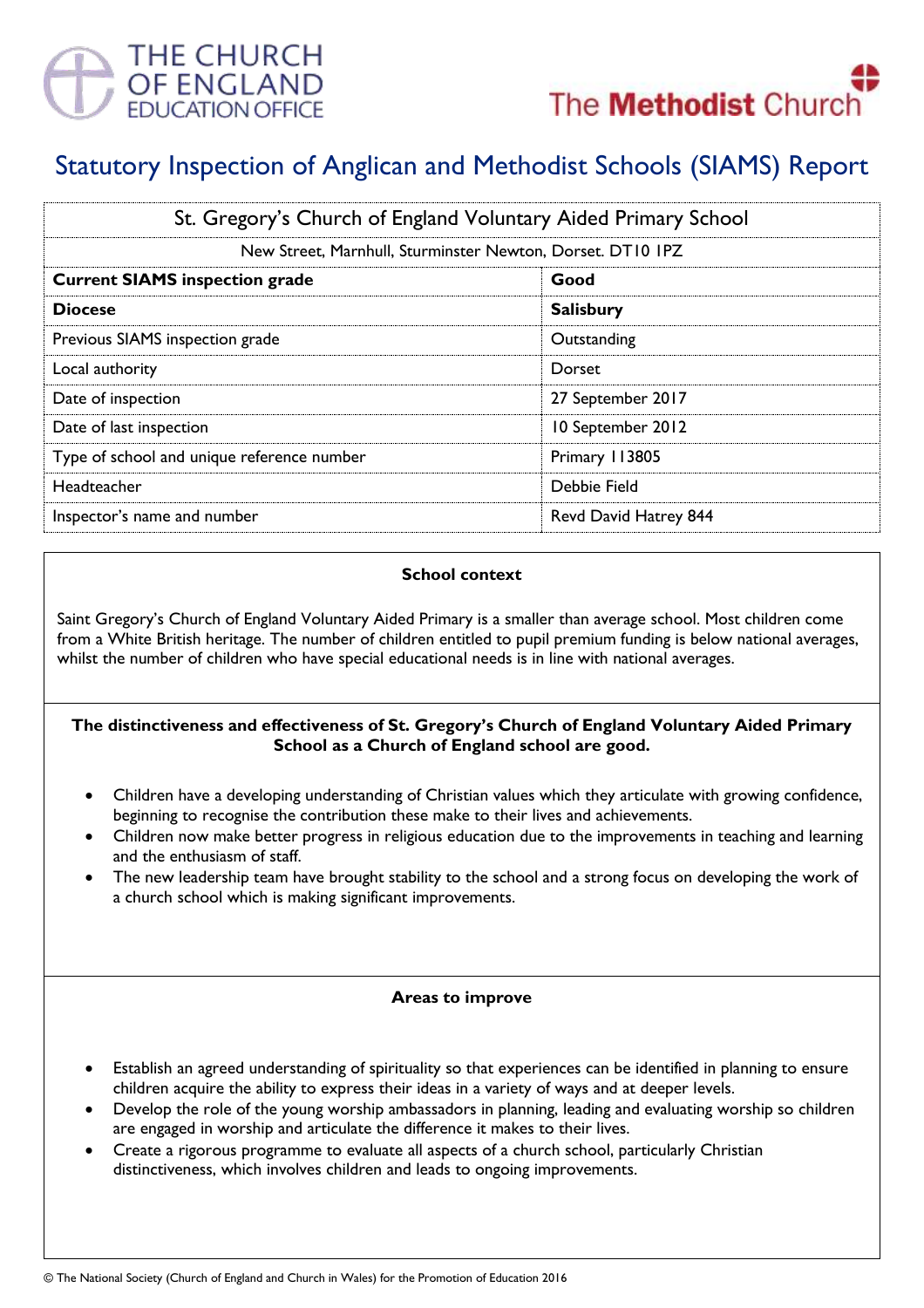## **The school, through its distinctive Christian character, is good at meeting the needs of all learners.**

The appointment of a new headteacher in September 2015 brought fresh rigour and focus to the work of the school as a church school. Action was taken to address the targets from the previous inspection. Following thoughtful evaluation, the priority was to review the school's Christian values. This was effectively undertaken through the creation of the parent's forum which gathered ideas of the wider community. Children were also involved by considering which Christian values reflected their community so they have some ownership of these. They identified: respect, friendship, thankfulness, honesty, forgiveness and courage. Children have a growing understanding of these values as each has been considered and are now being explored at a deeper level, describing what these look like in daily life. The introduction of values awards, where children are nominated either by staff or peers when they show values in their daily life, has enhanced children's understanding because reasons for the award are shared so children appreciate where values make a difference. Each term a Christian value is explored in some depth and linked to the 'growth mind set' strategy which effectively develops children's attitudes to learning. Children talk confidently about where they use values to help them become successful learners. At present children are only able to link their Christian values to a few Bible stories which reflect their distinctive meaning. However, even young children explain that these values are given by God to enable them to become 'better people.' All children are aware that values influence their thinking and actions and give examples of this. Behaviour has been transformed through the introduction of Christian values which has changed children's attitudes to one another. They understand that Jesus is a role model for how they should treat one another. There is an increasing understanding that everyone is special to God. Children work collaboratively, showing care and curtesy, with good examples in the buddy system which pairs up different year groups with the elder children taking their responsibility of being role models seriously. Staff model the quality of relationships expected in their interactions with both children and parents. Academic standards are rising although there are some areas still to address. Staff recognise that Christian values contribute to children's self-esteem with a growing sense that each can be successful. There are also some creative approaches to learning such as the use of a reading dog that inspires children in this area. Progress made by disadvantaged children is increasingly comparable with their peers. Recent developments have raised the importance of spirituality with more opportunities for reflection. Last year reflection areas were established in each class although their impact is yet to be evaluated. The recent introduction of reflection diaries are at an early stage of development. Whilst staff have an understanding of spirituality these opportunities are not identified in planning nor do they cover a breadth of areas or allow children to express these ideas in a variety of ways. Religious education (RE) makes a good contribution to children's understanding of other world faiths where a good knowledge was evident. Increasingly children are able to make links between this and their own beliefs leading to children showing tolerance and respect to those who hold different views to their own. At present, children's understanding of Christianity as a multi-cultural faith is not fully developed.

# **The impact of collective worship on the school community is satisfactory.**

At present the impact of collective worship is satisfactory although a number of new initiatives have been launched which are beginning to make a positive difference. A good example of this is the young worship leaders who alongside governors received training on how to lead worship. This enabled them last year to plan and lead an act of worship. A significant improvement is the quality of planning for worship which has become more detailed and focussed on a value for the term. A termly overview of worship themes is given more detail in daily plans. This enables an aspect of the value to be explored each week in greater depth. Effective use of the 'Roots and Fruits' resource gives valuable support to help staff and visitors who lead worship, bringing a variety of approaches to worship. Christian festivals are celebrated and children describe their significance for Christians in some depth. The use of biblical material has helped children to have a better understanding of Jesus and they talk about His life and the stories He told. Some children have a basic understanding of the Trinity. Different opportunities for worship are planned including key stage worship so that experiences are closely linked to the age of children. Worship in the parish church is a significant weekly occasion which is well supported by families and church members. Children make some contribution to this using simple Anglican liturgy. Prayer is understood as sharing ideas with God. Older children show some appreciation of the different elements of prayer although their use of prayers has not developed significantly from those of younger children. A small number of children use prayer in response to national events or talk about its significance in their lives. The evaluation of worship is at an early stage of development. At present there are limited contributions by children and the evaluations by the school and governors are at an informal level. Governors attend worship but, because their observations lack focus, their conclusions have not identified actions to raise the impact further. Feedback from children about worship shows that more are beginning to enjoy it and feel that it has relevance to their lives. However, they would still like more opportunities to contribute and take more responsibility.